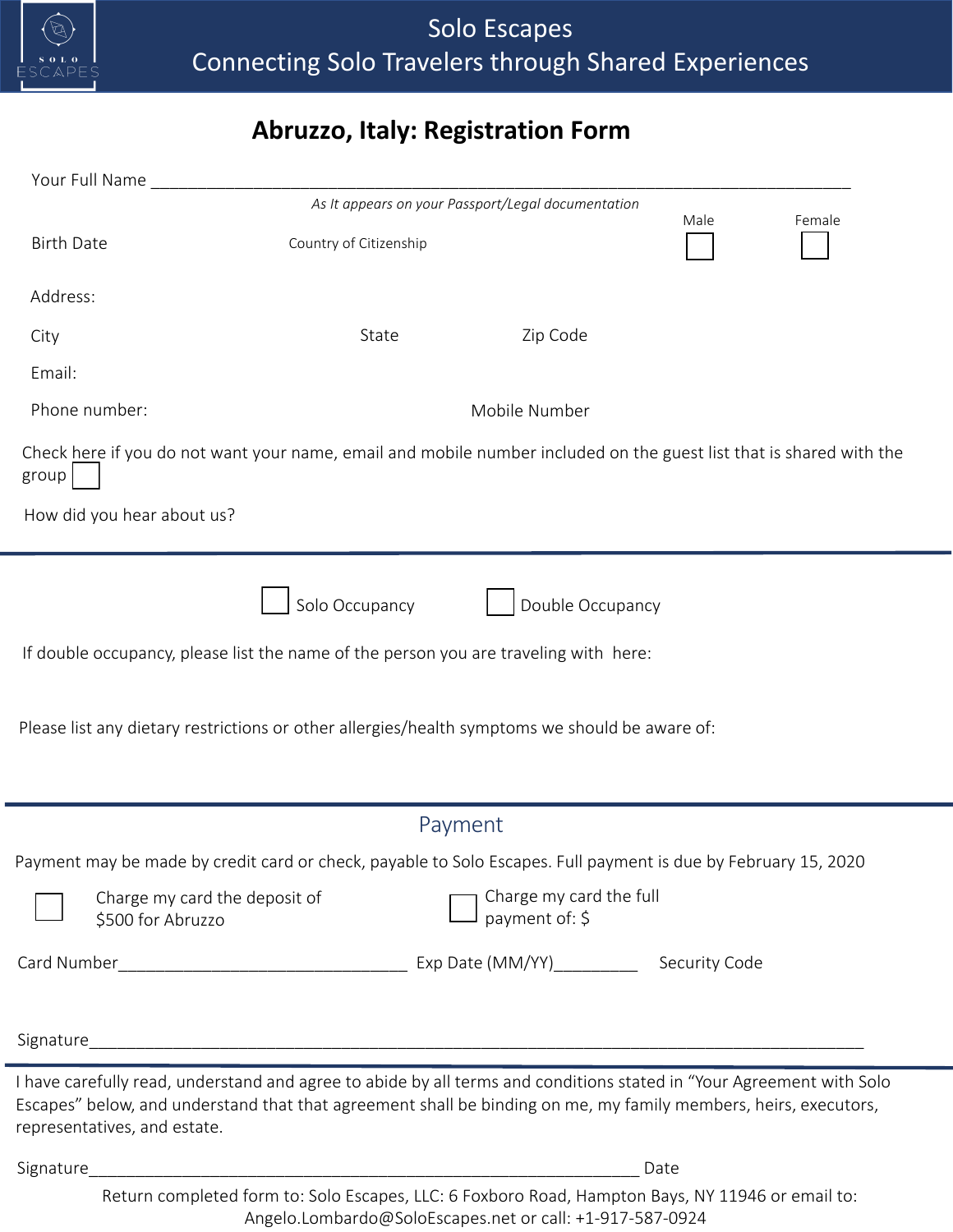

In consideration of the services of Solo Escapes LLC ("Solo Escapes" or the "Company"), I acknowledge and agree as follows:

Cancellation Policy: From the time of deposit until January 5 2020, there is a \$100 penalty for cancellation. From January 6, 2020– February 15, 2020 the cancellation penalty is the amount of the full deposit (\$500) Any cancellations made after February 15, 2020, the cancellation penalty is 100% of the total package price. Cancellations made on the day of departure and "no-shows" will receive no refund. There is no refund in the event of interruption or cancellation after the start of the trip.

Flights: Flights or any other mode of transportation to get to ROME, ITALY is not included in the price. It is important that you not purchase airfare until you receive a confirmation letter from the Company that contains specific flight parameters.

Transfers: The meeting location for the tour begins at our hotel in Rome and ends when you are dropped off back in Rome. Transfers from and to the airport are not included. Further details will be provided in the months/weeks prior to the tour departure. Solo Escapes can book your airport transfers for an additional fee.

Travel Protection: Travel protection is highly recommended.

Passport and Visa: **A passport is necessary to travel on this itinerary.** It must be valid for six months beyond the

last day of the trip. A Visa is NOT required for United States of America Citizens to travel to Italy. It is your responsibility should you not be a U.S. citizen to check and see if a Visa is required for you to travel to Italy.

Payments: We cannot be responsible for cancelled reservations due to declined credit or debit cards. We accept all major credit cards, personal checks 15 days or more prior to the travel date, cashier's checks, and money orders (checks, cashier's checks and money orders payable in US Dollars).

Travel Documents: Thoroughly review the itinerary in its entirety. Verify all passenger accommodations, ascertain that all names are correct, and match the documentation that you will be using for identification. Many travel suppliers require pre-registration forms completed online or via fax. These forms must be completed prior to the trip; it is your responsibility to make certain this has been done prior to your trip. Suppliers may charge a substantial fee plus applicable fare increases for changes made after the tickets or documents are issued.

Responsibility: Solo Escapes and any sponsoring organization act only in the capacity of agents for the suppliers of the travel services named in your itinerary or otherwise providing service in connection with this trip ("the Suppliers"), including cruise lines, airlines, hotels, sightseeing tour operators, bus lines, shore excursion companies, and providers of entertainment.

I understand that my participation in this trip involvesinherent risks and other risks, hazards, and dangers that can cause or lead to death, injury, disability, illness, property damage, mental or emotional trauma, or other damage or loss. I understand that the Company cannot assure my safety or eliminate all of these risks. I understand that I am responsible for determining whether I can safely participate in this trip and safely engage in any particular activity on this trip. I agree to assume all of the risks of my participation in this trip, whether inherent or not, and take full responsibility for my behavior, well-being, health, and safety during this trip. While I acknowledge that it is impossible to anticipate all of the risks associated with this trip, I have had the opportunity to ask questions about this trip and the risks associated with this trip and I understand the same.

We assume no responsibility for any personal injury, property damage, or other loss, accident, delay, inconvenience, or irregularity which may be occasioned either by reason (1) any act or omission of any Suppliers (2) any matter beyond our exclusive control including but not limited to a delay or cancellation of a flight that causes the participant to miss any portion of the trip. We do not guarantee any prices or the quality of any services. We have no special knowledge regarding the financial condition of the Suppliers, unsafe conditions, health hazards, weather hazards, or climate extremes at locationsto which you may travel.

For information concerning possible dangers at destinations, we recommend contacting the Travel Warnings Section of the U.S. State Department at (202) 647-5225 or www.travel.state.gov and click on "Travel Warnings." For medical information, we recommend contacting the Centers for Disease Control at (877) FYI-TRIP or www.cdc.gov/travel. You assume full and complete responsibility for checking and verifying all passport and visa requirements of the destinations, as well as the conditions regarding health, safety, security, political stability, and labor or civil unrest at such destinations.

I, on behalf of myself, my children, my family members, representatives, estate, executors, heirs, next of kin, assigns, successors, legal representatives, and any other person acting on my behalf (collectively, the "Releasing Parties"), hereby forever release, waive and discharge any and all claims, counterclaims, third-party claims, demands, actions, suits or causes action (collectively, "Claims"), whether known or unknown, suspected or unsuspected, matured or contingent, that the Releasing Parties have now or may have in the future against the Company or any of its affiliates, managers, members, officers, directors, employees, independent contractors, agents, representatives, tour guides, volunteers, Suppliers, and all other persons or entities acting under their direction or control (collectively, the "Company Parties") arising out of or relating to my participation in this trip due to any cause whatsoever, including but not limited to (i) any Claims resulting from the negligence or any act or omission on the part of any Releasing Parties, any Company Parties, or any third party; and (ii) any Claims resulting from my death, injury, disability, illness, property damage, mental or emotional trauma, or other damage or loss.

The rights and remedies made available to the Company under this Agreement are in addition to any other rights and remedies available under applicable law. Your acceptance of any refund waives the additional remedies. Under no circumstances will the Company be responsible for damages in excess of the amount paid to us by you.

I further agree to indemnify the Company Partiesin advance against any cost, expense (including attorneys' fees), judgment, or liability incurred by or imposed upon any Company Party in connection with any action,suit or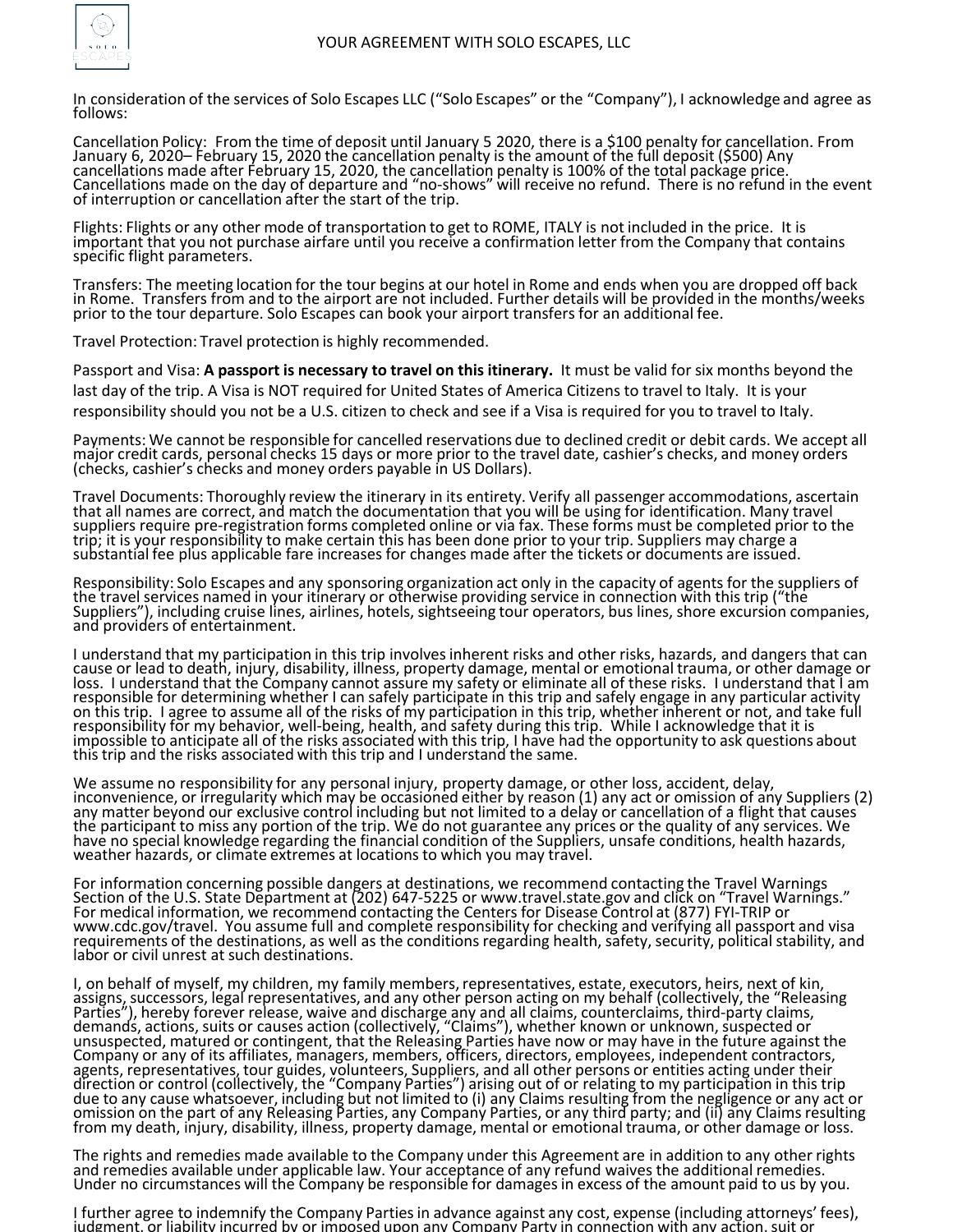

The Company reserves the right to change the itinerary of the trip, delete and/or substitute cities to be visited, change the class of service and the mode of transportation, all without prior notice, to the extent that such services and accommodations offered cannot be supplied due to delays, unsuitability, mechanical problems, weather, change of ownership or other causes beyond our exclusive control. Any additional costs will be borne by you. We further reserve the right to withdraw the trip prior to the date of departure.

I agree that the law of New York governs this Agreement and the parties' rights and obligations hereunder. Any dispute arising out of or in connection with this agreement shall be determined solely by the courts in New York state, and you hereby consent to the jurisdiction of said courts. You agree to present any claims against us within 30 days after the tour ends and to file any suit within one year of the incident, and you acknowledge that this expressly limits the applicable statute of limitations to one year.

You agree to grant us (and third parties with whom we may engage in joint marketing) a worldwide, royalty-free, fully paid up license to use your photographic, video, or digital likeness solely for our promotional and/or commercial purposes.

You are responsible for respecting the authority and following the directions of the tour guide and your Solo Escapes hosts. We may exclude you from participating in all or any part of the tour if, in our sole discretion, your condition or behavior renders you unfit for the tour or unfit for continuation once the tour has begun (unfitness may include, without limitation, any behavior that, regardless of its cause, is inappropriate or offensive or interferes with the delivery of tour services, or may constitute a hazard or embarrassment; in such case, our liability shall be strictly limited to a refund of the recoverable cost of any unused portion of the tour). Should you decide not to participate in certain parts of the tour, no refunds will be made for those unused parts of the tour. You must be 21 years of age or older to participate in the tour. You agree to indemnify and hold us harmless from and against any costs, damages, losses, or liabilities arising out of your actions or omissions.

Insurance and Credit Card Protection: For your protection, we strongly recommend that you purchase trip insurance. No employee of Solo Escapes is authorized to vary or amend the insurance policy's terms.

Cancellation by You: We must receive your cancellation in writing. We will notate your cancellation date as the day we receive a written document in which you make this request. You may notify us by letter, fax, or email.

Please note that your decision not to travel due to State Department advisories or fear of travel will constitute cancellation by you. No refund or credit will be given for any unused features or early departures for any reason.

Cancellation by Us: We may cancel any tour at any time before departure for any reason without limitation. We may cancel if we deem the number of passengers signed up for a given tour to be insufficient to operate the tour. We will make commercially reasonable efforts to keep the itinerary as it has been published; however, the final itinerary may vary due to third parties' schedules, availability, and other factors beyond our control. We may in our sole discretion substitute services or goods of similar quality for any service or good stated in the itinerary. If a tour is cancelled, our liability is limited to a full refund of your payments, and we will not be liable for any other costs, damages, or refunds of any kind for any loss, delay, inconvenience, disappointment, or expense whatsoever in such circumstances. Failure to provide final payment will result in cancellation of your reservation, forfeiting any payments as per cancellation policy above.

Disabilities: You certify that you do not have any condition or disability that would create a hazard for you or other guests participating in the tour, and that you understand that health care standards, facilities, and services may be different or even inadequate for treating certain health conditions. You agree to inform us at the time you tender your first payment (or at such later time when you become aware of such a condition) of any existing physical or mental illness, disability, pregnancy or any other condition for which you may require medical attention or special accommodation during the tour. We make no guarantee to be able to accommodate you for such condition during the tour, and we make no representations or warranties regarding special accommodations or handicap accessibility on the tour.

Information on Website: All words and images on this website are copyright 2019 Solo Escapes, LLC. Plagiarizers and copiers will be prosecuted. You agree not to use or authorize the use of this information for any purpose other than personal use, and not to engage or authorize anyone to engage in the resale, redistribution, and use of the information on this website for commercial purposes. Third-party links and pointers are included solely for your convenience and do not constitute any endorsement by us and/or our suppliers. Any software that is on this website including HTML codes and software made available to download from this website ("Software") is our copyrighted work or the copyrighted work of our suppliers or licensors.